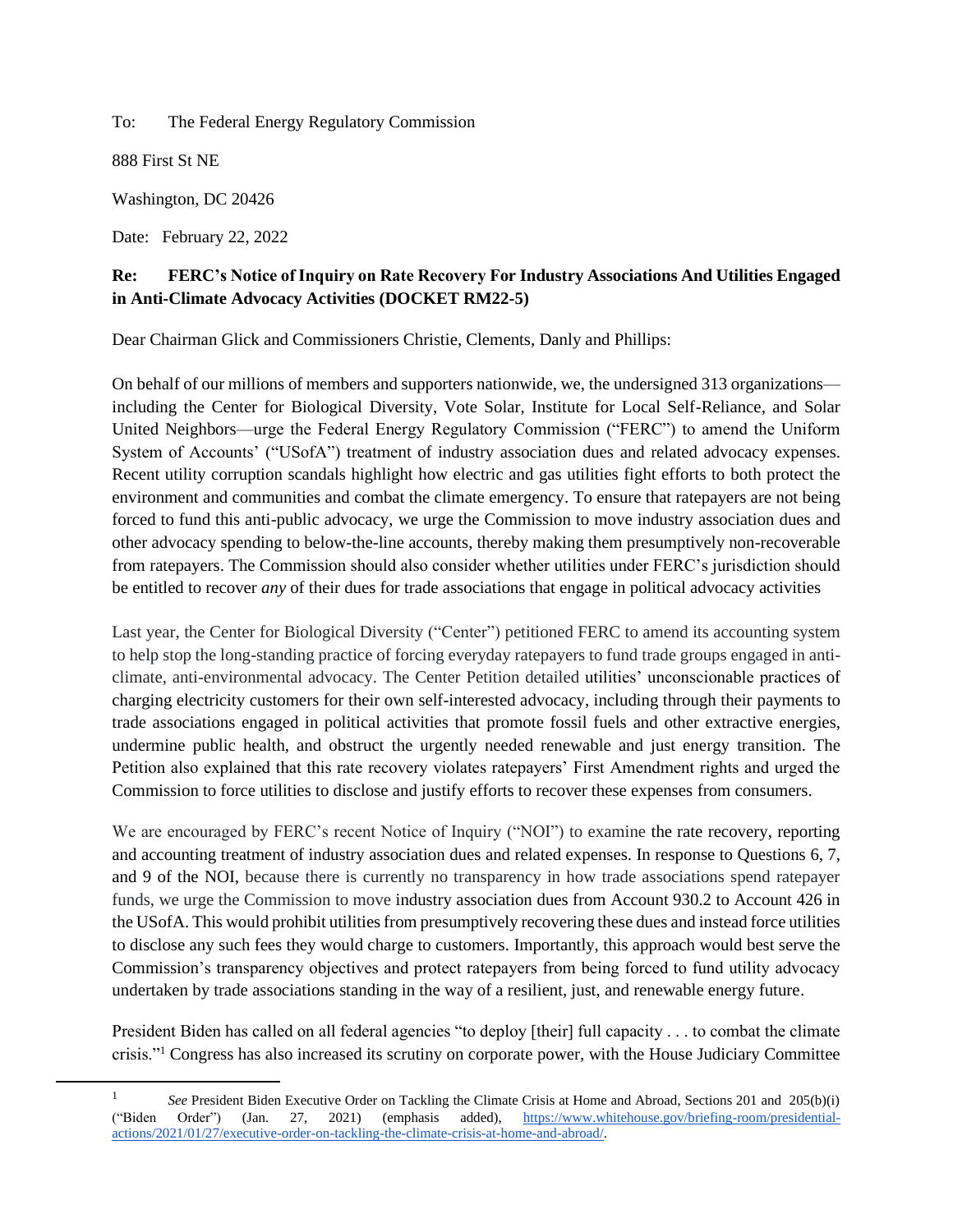passing landmark antitrust legislation in July 2021 and the Senate Judiciary Committee following suit in January 2022 to reign in abuses in the tech industry, which has many parallels to the monopoly power held by investor-owned electric utilities.

FERC must advance these goals by stopping utilities from directing customers' utility payments toward industry groups who are working for private fossil fuel profit and undermining public health, environmental justice, and the renewable energy transition. FERC must also tighten its other USofA accounts to prevent utilities themselves from engaging in political advocacy activities on the backs of ratepayers. It is difficult enough for consumers to keep up with soaring energy prices, and they must not be forced to also pay for activities that benefit utilities rather than ratepayers—and in some cases, work actively against the best interests of ratepayers seeking a clean and safe environment.

Sincerely,

Gaby Sarri-Tobar *Energy Justice Campaigner* **CENTER FOR BIOLOGICAL DIVERSITY**

John Farrell

*Co-Director*

#### **INSTITUTE FOR LOCAL SELF RELIANCE**

Glen Brand

*Director of Policy and Advocacy*

#### **SOLAR UNITED NEIGHBORS**

Ted Glick

*Organizer*

#### **BEYOND EXTREME ENERGY**

Timothy DenHerder-Thomas

*General Manager*

#### **COOPERATIVE ENERGY FUTURES**

Drew Hudson *Founder*

**198 METHODS**

Nathan Phelps *Regulatory Director* **VOTE SOLAR**

Mitch Jones

*Managing Director of Advocacy Programs and Policy*

**FOOD AND WATER WATCH**

Sarah Lutz

*Campaigner*

### **FRIENDS OF THE EARTH**

Alice Madden

*Energy Democracy Staff*

# **COMMUNITY POWER**

Marilyn Elie

*Original Member*

### **INDIAN POINT SAFE ENERGY COALITION**

Kathie Hoekstra *Co-Chair* **350 ALEXANDRIA**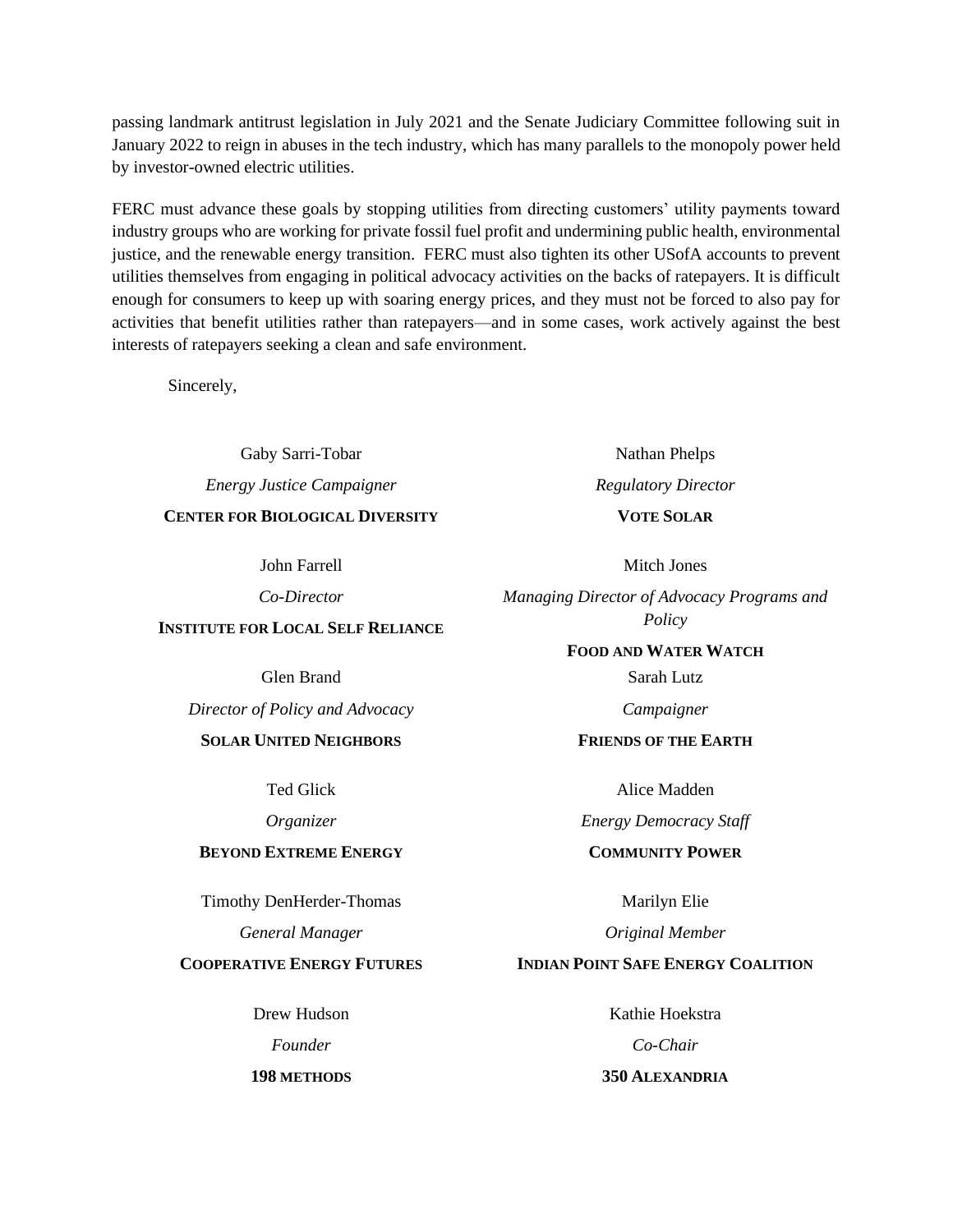Nora Privitera *Co-Chair, Federal Climate Action Team* **350 BAY AREA ACTION**

> Daniel Chandler *Steering Committee Member*

> > **350 HUMBOLDT**

Amy Eshoo *Program Director* **350 MAINE**

Sandra Adams

*Executive Director*

**350 PENSACOLA**

Karen Bearden

*350 Triangle Coordinator* **350 TRIANGLE**

Dineen O'Rourke *Campaign Manager*

**350PDX**

Karen Bueno

*Leaders Team Member*

**ACCELERATE NEIGHBORHOOD CLIMATE ACTION**

George Povall

*Executive Director*

## **ALL OUR ENERGY**

Logan Burke

*Executive Director*

**ALLIANCE FOR AFFORDABLE ENERGY**

Micah Parkin *Executive Director* **350 COLORADO**

John Greenler *Executive Director* **350 MADISON**

Renate Heurich *Co-Founder*

**350 NEW ORLEANS**

Selden Prentice *Federal Policy Lead* **350 SEATTLE**

Mimi Bluestone *Co-Leader*

**350BROOKLYN**

Melissa Birchard *Senior Regulatory Attorney*

**ACADIA CENTER**

David Diaz *Executive Director*

### **ACTIVE SAN GABRIEL VALLEY**

Andra Leimanis *Communications & Outreach Director* **ALLIANCE FOR A GREEN ECONOMY**

Jill Aquino

*RN, MS*

**ALLIANCE OF NURSE FOR HEALTHY ENVIRONMENTS**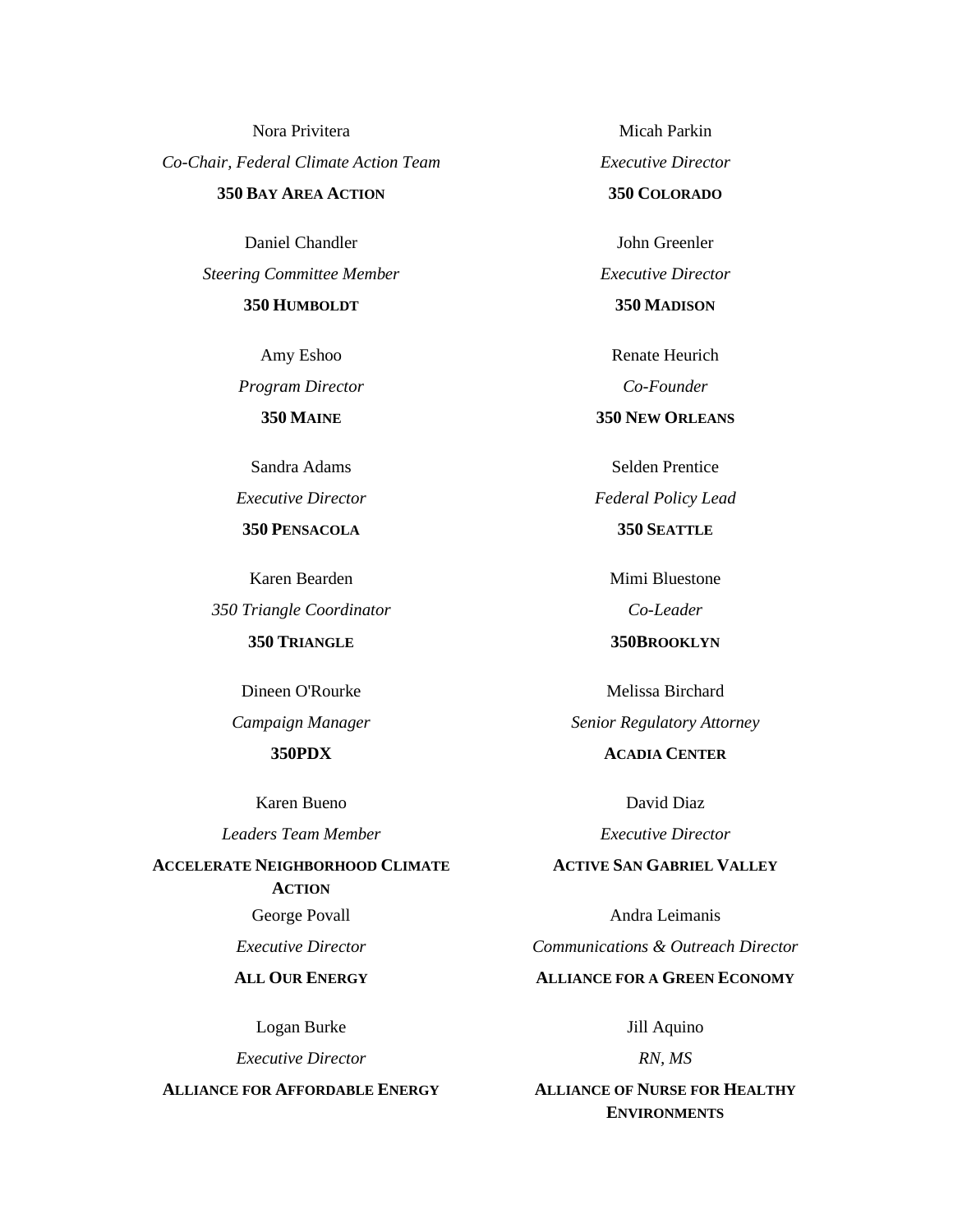Sarah Stewart

*President*

#### **ANIMALS ARE SENTIENT BEINGS, INC.**

Rory McIlmoil

*Senior Energy Analyst*

#### **APPALACHIAN VOICES**

Doug Bland

*Executive Director*

## **ARIZONA INTERFAITH POWER & LIGHT**

Clifford Krolick

*Operations Leader*

## **BACK COUNTRY EXCURSIONS, LLC**

Linda Blatnik

*Member*

**BERGEN COUNTY IMMIGRANT STRATEGY GROUP**

Fran Ludwig

*Co-Chair*

## **BOSTON CATHOLIC CLIMATE MOVEMENT**

Laurie Woodward Garcia

*Leader*

#### **BROWARD FOR PROGRESS**

Marie Venner & Stef Klass

*Co-Chair*

## **CALL TO ACTION COLORADO**

Diane Turco

*Director*

#### **CAPE DOWNWINDERS**

Bill Plotkin

*Director*

#### **ANIMAS VALLEY INSTITUTE**

Madeline Parker

*Outreach & Coalition Building Associate*

**APPLIANCE STANDARDS AWARENESS PROJECT (ASAP)**

Autumn Johnson

*Executive Director*

#### **ARIZONA SOLAR ENERGY INDUSTRIES ASSOCIATION**

Cheryl Auger

*Member*

**BAN SUP**

Elizabeth O'Nan

*Vice President*

**BLUE RIDGE ENVIRONMENTAL DEFENSE LEAGUE**

Cameron Pressey

*Co-Chair*

### **BOSTON DSA'S ECO-SOCIALISM WORKING GROUP**

Marie Venner Venner

*Co-Chair*

### **BUSINESSES FOR A LIVABLE CLIMATE**

Jennifer Wexler

*President*

#### **CANTON RESIDENTS FOR A SUSTAINABLE, EQUITABLE FUTURE**

Mark Meeks

*Minister*

#### **CAPITOL HEIGHTS PRESBYTERIAN**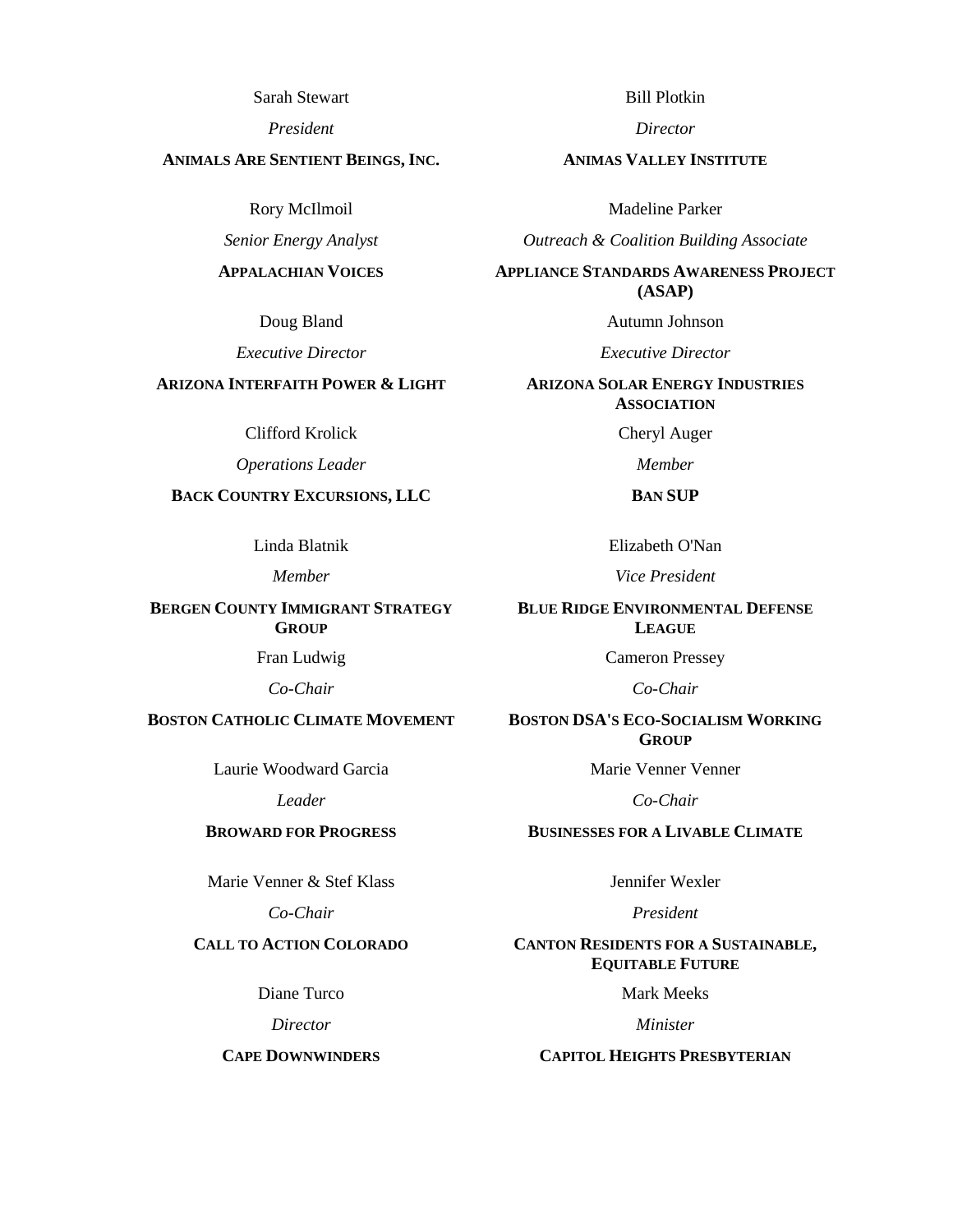Janice Brown

*Member*

**CASE**

Stefanie Klass & Marie Venner

*Co-Chair, Founder*

#### **CATHOLICNETWORK US**

Sid Madison

*Member*

#### **CENTRAL JERSEY COALITION AGAINST ENDLESS WAR**

Elizabeth O'Nan

*Chair*

## **CHAPEL HILL ORGANIZATION FOR CLEAN ENERGY**

Dave McCoy

*Executive Director*

**CITIZEN ACTION NM**

Kerwin Olson

*Executive Director*

### **CITIZENS ACTION COALITION OF IN**

Alison Burchell

*Co-founder, Board Member & Outreach Coordinator*

#### **CLEAN ENERGY ACTION**

Andrew Johnson

*Executive Director*

### **CLEAN ENERGY DISTRICTS OF IOWA**

Dorothy Barnett

*Executive Director*

**CLIMATE + ENERGY PROJECT**

Zelalem Adefris

*VP of Policy & Advocacy*

### **CATALYST MIAMI**

Tom Swan

*Executive Director*

**CCAG**

Corey E. Olsen

*Owner/Activist*

#### **CEO PIPE ORGANS/GOLDEN PONDS FARM**

Mary Smith

*Communications Director*

**CHURCH WOMEN UNITED IN NEW YORK STATE**

David Hughes

*President*

**CITIZEN POWER, INC.**

Abel Vale

*President*

## **CIUDADANOS DEL KARSO**

Brian Highland

*Board Chair*

### **CLEAN ENERGY ACTION, COLORADO**

Joel Porter

*Policy Manager*

#### **CLEANAIRE NC**

RL Miller

*Founder*

### **CLIMATE HAWKS VOTE**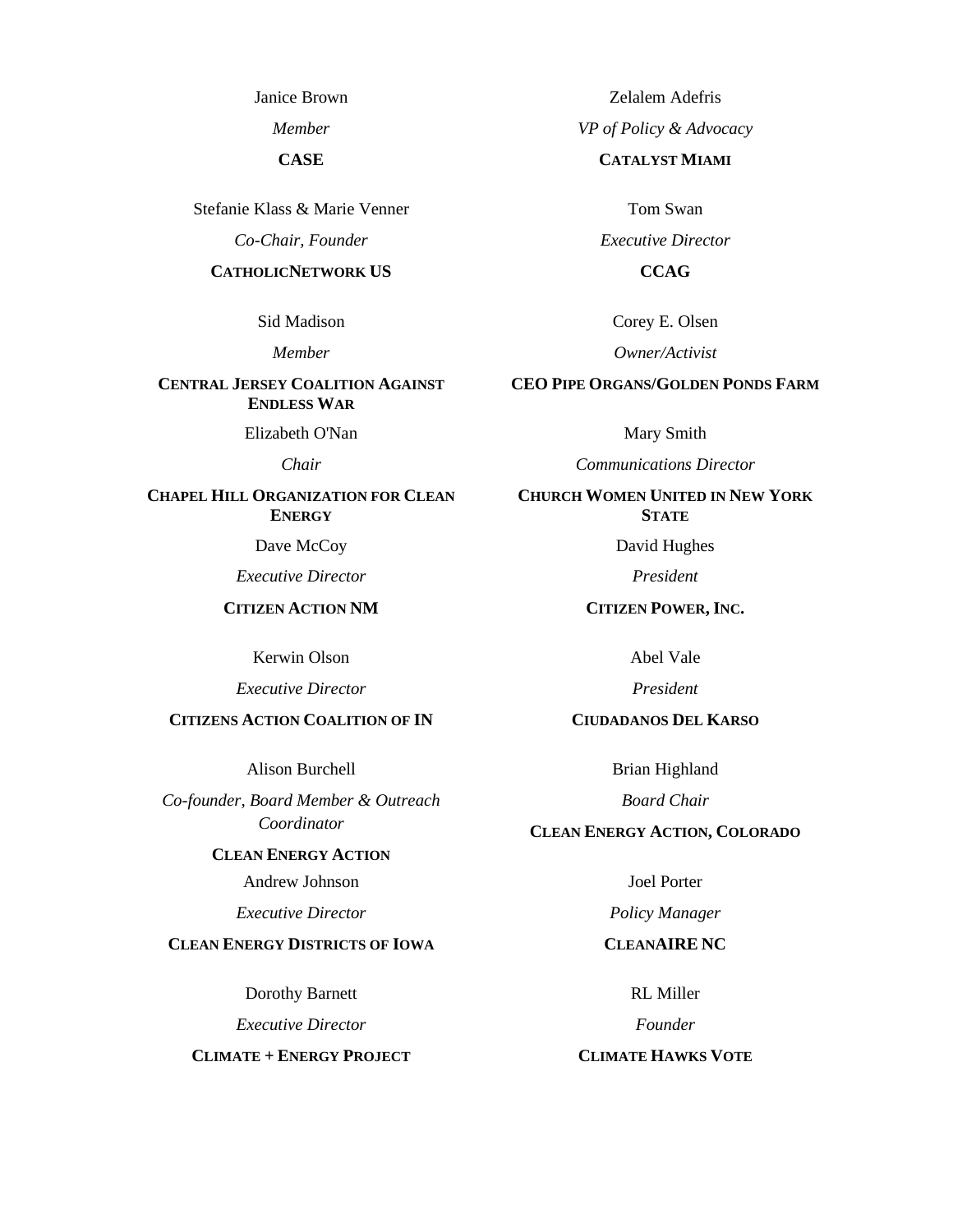Peter Digre

*Chair*

#### **CLIMATE REALITY NOLA**

Marie Venner & Jim Smith

*Co-Chair*

### **CO BUSINESSES FOR A LIVABLE CLIMATE**

Jeff Cramer

*President and CEO*

## **COALITION FOR COMMUNITY SOLAR ACCESS**

Scott Denning

*Professor of Atmospheric Science*

## **COLORADO STATE UNIVERSITY**

Mireille Bejjani

*Energy Justice Director*

#### **COMMUNITY ACTION WORKS CAMPAIGNS**

Moana Bjur

*Executive Director*

## **CONSERVATION COUNCIL FOR HAWAII**

Chris Weiss

*Executive Director*

### **DC ENVIRONMENTAL NETWORK**

Ken Dolsky

*Co-Leader*

### **DON'T GAS THE MEADOWLANDS COALITION**

Michaela Freiburger

*Program Coordinator*

**DUBUQUE COUNTY ENERGY DISTRICT**

Amy Cilimburg

*Executive Director*

#### **CLIMATE SMART MISSOULA**

Alison Burchell

*Outreach Co-Chair*

**CO DEM. PARTY - CLIMATE, ENERGY & ENVIRONMENT INITIATIVE**

Mike Kruger

*President & CEO*

**COLORADO SOLAR AND STORAGE ASSOCIATION**

Ruth Santiago

*Lawyer*

#### **COMITÉ DIÁLOGO AMBIENTAL**

Fred Kirsch

*Director*

### **COMMUNITY FOR SUSTAINABLE ENERGY**

Erik Hatlestad *Energy Democracy Program Director*

# **CURE**

Clayton Dewey *Ecosocialist Committee Chair*

### **DEMOCRATIC SOCIALISTS OF AMERICA**

Stephen Brittle

*President*

## **DON'T WASTE ARIZONA**

Miguek Acosta *Co-Director*

## **EARTH CARE**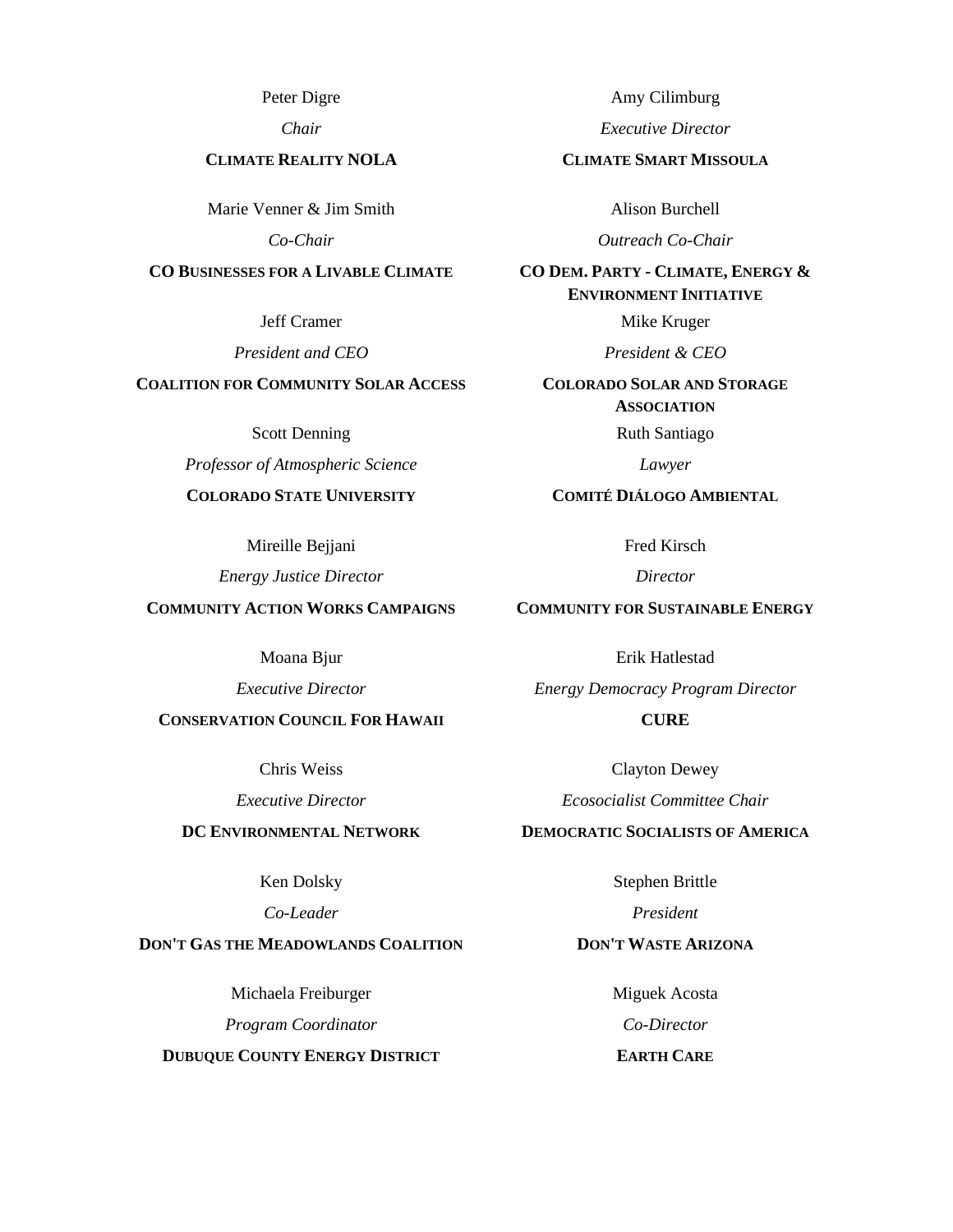Amy Rosmarin

*Executive Director*

#### **EARTHKEEPER HEALTH RESOURCES**

Diane Wittner

*Principal*

#### **ECHOTOPIA LLC**

Katherine Egland

*Co-Founder*

#### **EDUCATION, ECONOMICS, ENVIRONMENTAL, CLIMATE AND HEALTH ORGANIZATION (EEECHO)**

Alison Burchell

*Co-Founder, Communications Team*

# **EMPOWER OUR FUTURE - COLORADO**

Daniel Tait

*Executive Director*

# **ENERGY ALABAMA**

Johanna Neumann

*Senior Director, Campaign for 100% Renewable Energy*

#### **ENVIRONMENT AMERICA**

Sarah Randolph

*President*

## **ESCAMBIA CO. DEMOCRATIC ENVIRONMENTAL CAUCUS OF FLORIDA**

Shannon Smith

*Executive Director*

## **FRACTRACKER ALLIANCE**

Doug Wellman

*Vice President*

**FRIENDS OF NELSON**

Russell Hicks

*CEO*

#### **EBONY SUNS ENTERPRISES LLC**

Jodi Slick

*CEO*

**ECOLIBRIUM**

Quinn Biever

*Policy Analyst*

**ELEVATE**

Dan Silver

*Executive Director*

## **ENDANGERED HABITATS LEAGUE**

David Pomerantz

*Executive Director*

## **ENERGY AND POLICY INSTITUTE**

Jennette Gayer

*Director*

## **ENVIRONMENT GEORGIA**

Virginia Madsen

*Founding Member*

## **FIRST WEDNESDAYS SAN LEANDRO**

David Greenberg

*Coordinating Committee*

# **FRANKLIN COUNTY CONTINUING THE POLITICAL REVOLUTION**

Larry Campbell

*Conservation Director*

#### **FRIENDS OF THE BITTERROOT**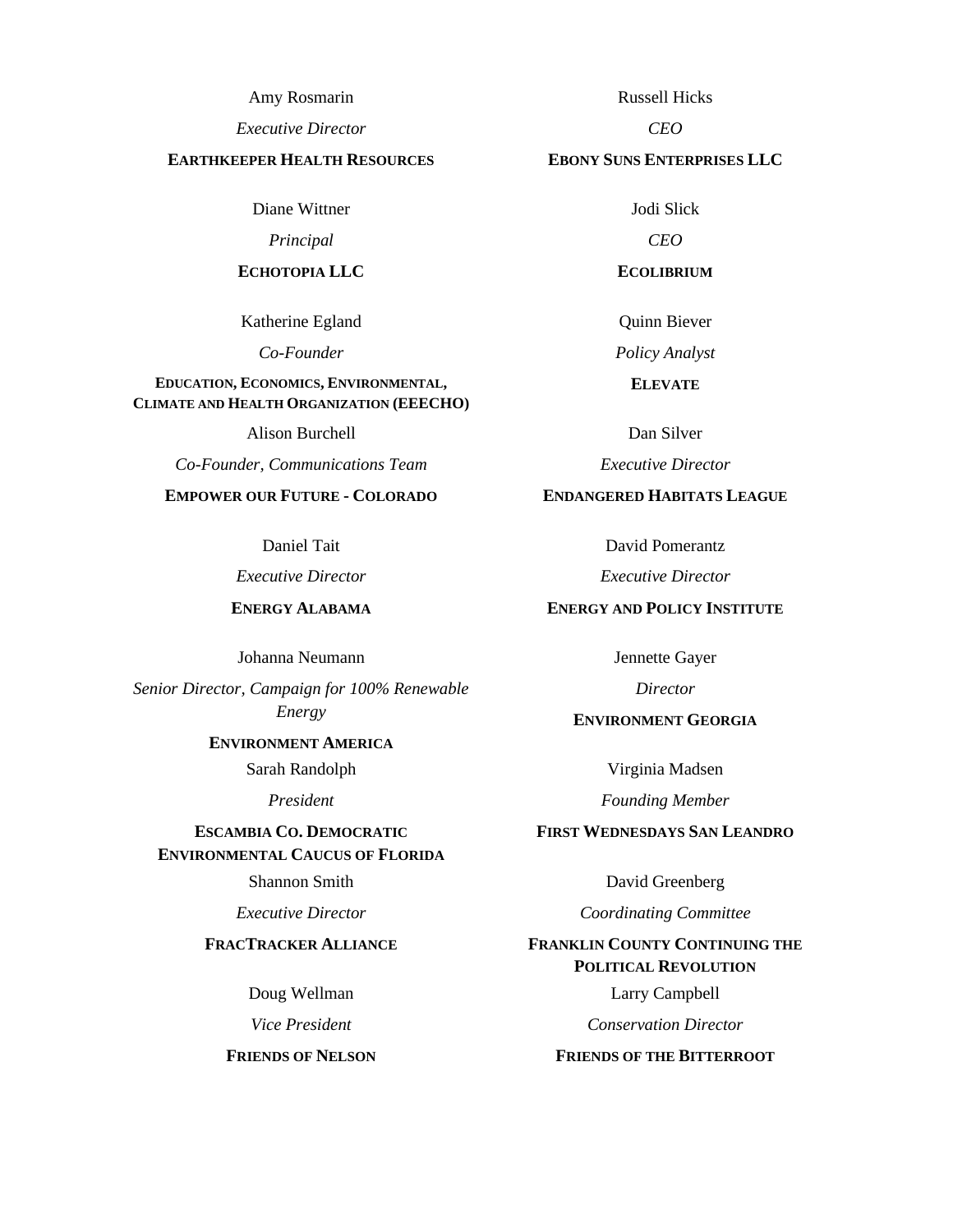Yvonne Taylor

*Vice-President*

#### **GAS FREE SENECA**

Sara Colangelo

*Director*

#### **GEORGETOWN ENVIRONMENTAL LAW & JUSTICE CLINIC**

Codi Norred

*Executive Director*

## **GEORGIA INTERFAITH POWER AND LIGHT**

Liane Salgado

*Founder*

## **GOLDEN EGG PERMACULTURE**

Adrien Salazar

*Policy Director*

### **GRASSROOTS GLOBAL JUSTICE ALLIANCE**

John Freeman

*Executive Director*

### **GREAT LAKES RENEWABLE ENERGY ASSOCIATION (GLREA)**

Peter Digre

*Co-Chair*

## **GREATER NOLA CLIMATE REALITY**

Gail Page

*Steering Committee Member*

**GREEN SANCTUARY OF THE UU CHURCH OF READING**

Andrea Marpillero-Colomina

*Sustainable Communities Program Director*

**GREENLATINOS**

Edward Maibach

*Professor and Director*

#### **GEORGE MASON UNIVERSITY CENTER FOR CLIMATE CHANGE COMMUNICATION**

Brionté McCorkle

*Executive Director*

#### **GEORGIA CONSERVATION VOTERS**

Deborah Scott

*CEO*

### **GEORGIA STAND-UP**

Ethan Blumenthal

*CEO*

#### **GOOD SOLAR ORGANIZATION**

Fred Akers

*River Adminnistrator*

#### **GREAT EGG HARBOR WATERSHED ASSOCIATION**

Austin Britton

*President*

### **GREATER LAFAYETTE CLIMATE SYNTHESIS**

Andrew Butts

*Founder*

#### **GREEN NEIGHBOR CHALLENGE**

Fletcher Harper

*Executive Director*

### **GREENFAITH**

David Schreiber *Investment advisor representative/CFP*

### **GREENVEST**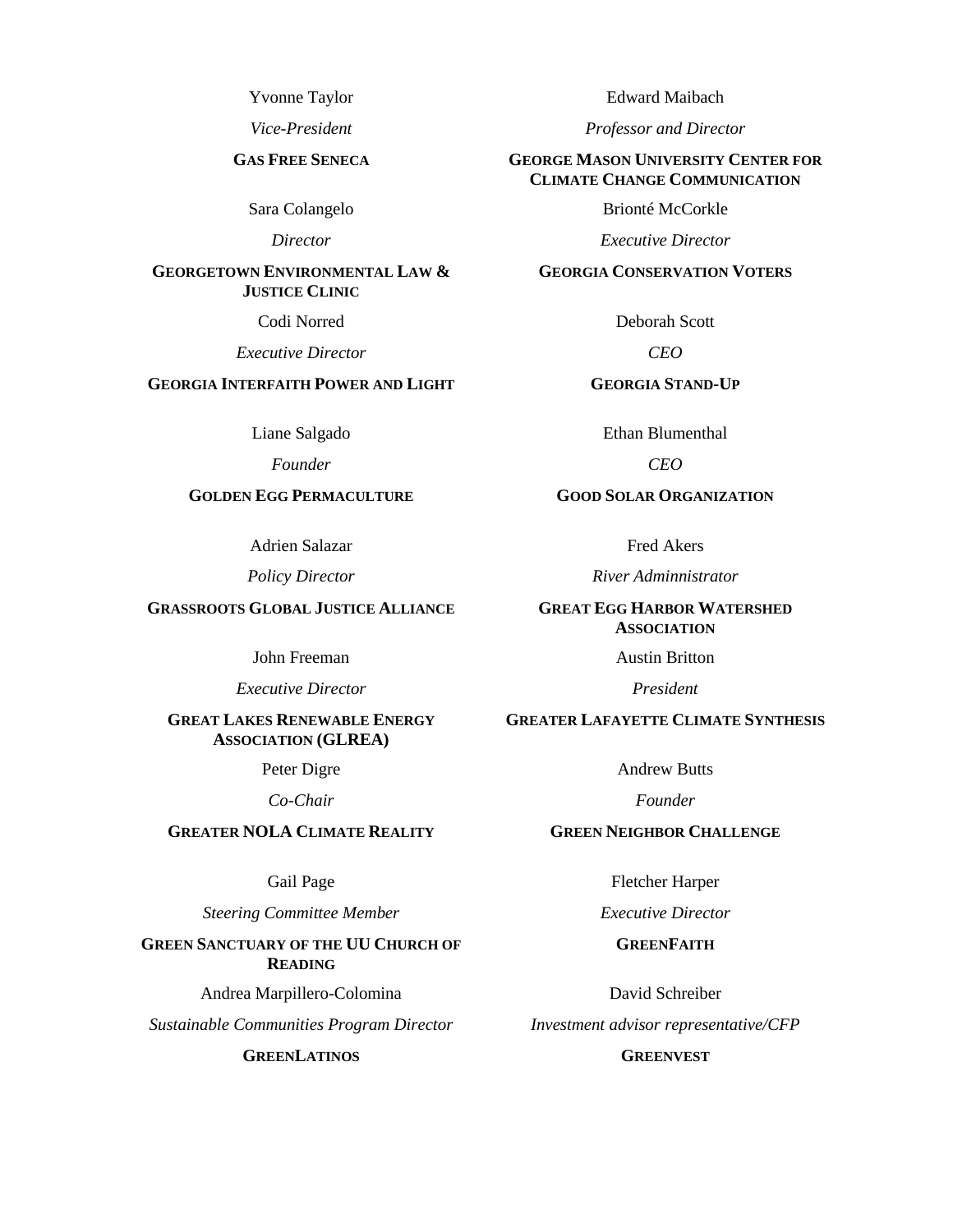Alexandra Wyatt *Policy Director and Legal Counsel*

## **GRID ALTERNATIVES**

Peggy Maze Johnson *Board Member*

#### **HEART OF AMERICA NW**

Dori Chandler

*Executive Director*

## **HOOSIER INTERFAITH POWER & LIGHT**

Philip Beck

*Co-Founder*

## **INDIVISIBLE AMBASSADORS**

Drew Herzig

*Chair*

## **INDIVISIBLE PITTSFIELD**

Basav Sen

*Climate Policy Director*

# **INSTITUTE FOR POLICY STUDIES CLIMATE POLICY PROGRAM**

Bill Bradlee

*National Organizing Director*

### **INTERFAITH POWER & LIGHT**

Benjamin Davison

*Secretary*

# **JACKSON COUNTY ENERGY DISTRICT**

David Schreiber

*Steering Committee Member*

**JEWISH CLIMATE ACTION NETWORK, MA**

John Harrington

*President and CEO*

#### **HARRINGTON INVESTMENTS, INC.**

Fin Taylor

*Coordinator*

#### **HILTON HEAD FOR PEACE**

Rachael Lehman

*Chair, Healthy Communities*

## **I-70 CITIZENS ADVISORY GROUP**

Elizabeta Stacishin

*Climate Representative*

### **INDIVISIBLE COLORADO**

Subin DeVar

*Executive Director*

## **INITIATIVE FOR ENERGY JUSTICE**

J. Ron Hess

*Co-Moderator*

### **INTERFAITH EARTHKEEPERS**

Irene DeMaris *Deaconess Irene DeMaris*

#### **IOWA INTERFAITH POWER & LIGHT**

Rabbi Eliot J. Baskin, D Min *Rabbi*

## **JEWISH TEMPLE EMANUEL**

Elisa Owen

*Executive Director*

#### **KENTUCKY INTERFAITH POWER AND LIGHT**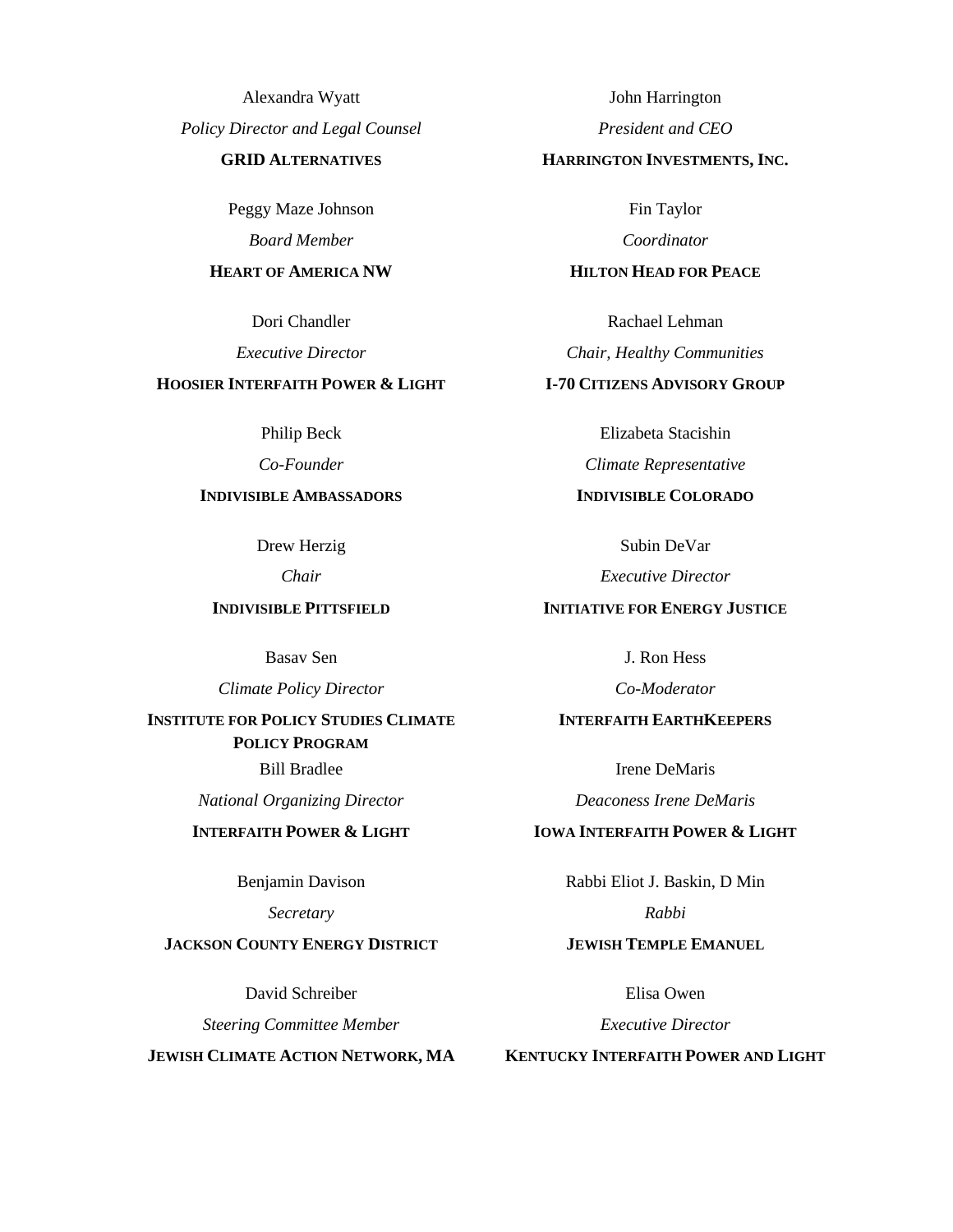Marcia Halligan

*Member*

#### **KICKAPOO PEACE CIRCLE**

Ann Scholz

*Sister*

## **LEADERSHIP CONFERENCE OF WOMEN RELIGIOUS**

John Zakrasek

*Director*

# **LINN CLEAN ENERGY DISTRICT**

Anne Legene

*Board Member*

## **LIVING THE CHANGE BERKSHIRES**

John Kindred

*Co-Founder*

## **LONG BEACH ENVIRONMENTAL ALLIANCE**

Michele Marantz

*Chair*

## **LONGMEADOW PIPELINE AWARENESS GROUP**

Steven Emerman

*Owner*

# **MALACH CONSULTING**

Sarah Dooling

*Executive Director*

## **MASSACHUSETTS CLIMATE ACTION NETWORK**

Debbie Thornburg James

*Member*

**MAYFAIR PARK NEIGHBORHOOD ASSOCIATION BOARD**

Nancy LaPlaca

*Principal*

### **LAPLACA AND ASSOCIATES LLC**

Heidi Harmon

*Senior Public Affairs Director*

#### **LET'S GREEN CA!**

John Weisheit

*Conservation Director*

### **LIVING RIVERS AND COLORADO RIVERKEEPER**

Al Weinrub

*Coordinator*

## **LOCAL CLEAN ENERGY ALLIANCE**

Karen Reside

*President*

## **LONG BEACH GRAY PANTHERS**

Betsy Smith

*Coordinating Committee Member*

## **LOWER CAPE INDIVISIBLE**

Mary Washington

*Senator Mary Washington*

## **MARYLAND GENERAL ASSEMBLY**

Chris Matera

*Founder*

## **MASSACHUSETTS FOREST WATCH**

Nina Cardin

*Director*

**MD CAMPAIGN FOR ENVIRONMENTAL HUMAN RIGHTS**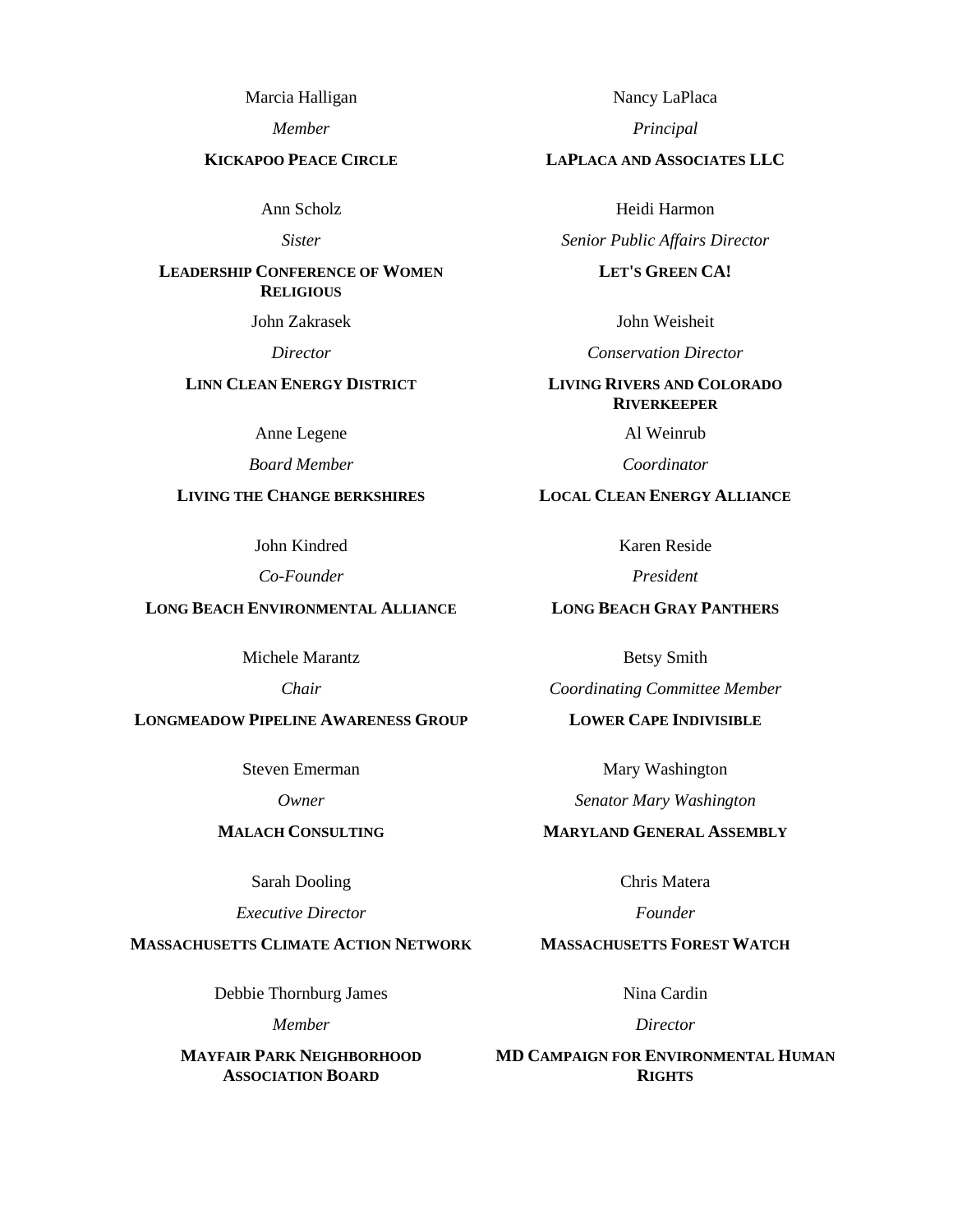Tracy Rosenberg

*Executive Director*

#### **MEDIA ALLIANCE**

Nic Venner

*MSU Student, OCT Plaintiff*

#### **METRO STATE UNIVERSITY, OUR CHILDREN'S TRUST JULIANA CASE**

Juan Jhong-Chung

*Climate Justice Director*

## **MICHIGAN ENVIRONMENTAL JUSTICE COALITION**

Eric Engle

*Board President*

## **MID-OHIO VALLEY CLIMATE ACTION**

Sam Benson

*Policy Organizer*

#### **MINNESOTA INTERFAITH POWER & LIGHT**

Vanessa Terán

*Policy Director*

### **MIXTECO/INDÍGENA COMMUNITY ORGANIZING PROJECT**

Emmett Hobley

*Co-Chair*

### **MONTBELLO NEIGHBORHOOD IMPROVEMENT ASSOCIATION**

Susan Michetti

*Founder*

#### **MOUNT HOREB CITIZENS AGAINST WATER FLUORIDATION**

Jennifer Wagner

*Executive Director*

#### **MOUNTAIN STATE JUSTICE**

Amy Petré Hill

*Founder/Community Chaplain*

#### **MENTAL HEALTH & INCLUSION MINISTRIES**

Kindra Weid

*Coalition Coordinator*

#### **MI AIR MI HEALTH**

Leah Wiste

*Executive Director*

## **MICHIGAN INTERFAITH POWER & LIGHT**

Cheryl Nenn

*Riverkeeper*

### **MILWAUKEE RIVERKEEPER**

Deb Castellana

*Director of Strategic Alliances*

**MISSION BLUE**

Andrew Valainis

*Executive Director*

### **MONTANA RENEWABLE ENERGY ASSOCIATION**

Graham Clumpner

*Organizer*

#### **MOSQUITO FLEET**

Chris Woolery

*Residential Energy Coordinator*

#### **MOUNTAIN ASSOCIATION**

Julie Mayfield

*Co-Director*

## **MOUNTAINTRUE**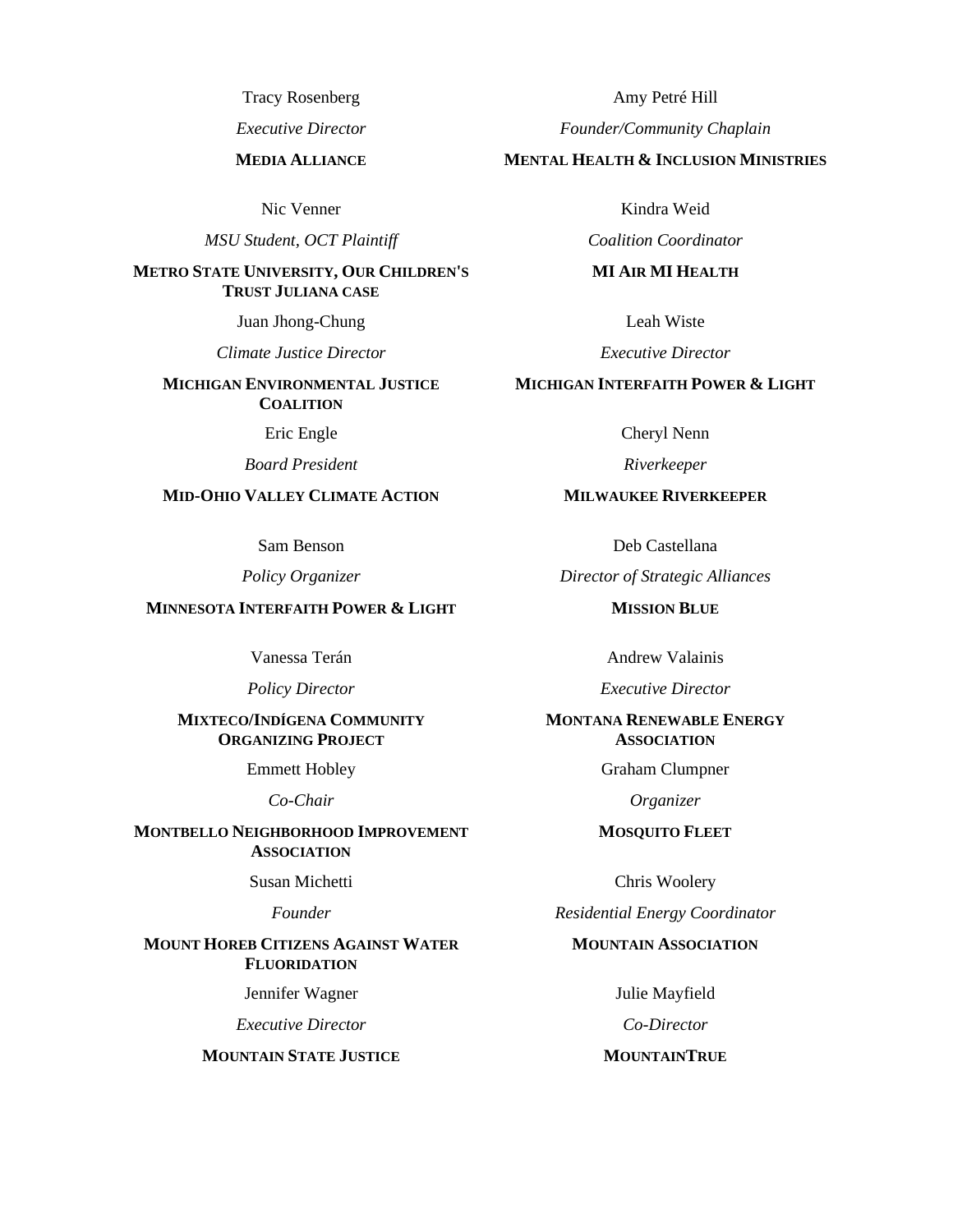Valerie Boucard

*Senior Program Associate, Inclusive Clean Economy*

#### **NATHAN CUMMINGS FOUNDATION**

Charlie Harak

*Senior Attorney*

#### **NATIONAL CONSUMER LAW CENTER, ON BEHALF OF ITS LOW-INCOME CLIENTS**

Laura Stern

*Co-CEO*

### **NAUTILUS SOLAR ENERGY**

Mariel Nanasi

*Executive Director*

### **NEW ENERGY ECONOMY**

Susan Fuller

*Board Member*

#### **NH INTERFAITH POWER AND LIGHT**

Lea Foushee

*EJ Director*

### **NORTH AMERICAN WATER OFFICE**

Kristi Douglas

*Commerce City Councilor and Co-Chair*

## **NORTH RANGE CONCERNED CITIZENS**

Alison Burchell

*Co-Founder; Executive Committee*

#### **NTS GROUP, CESA, CITY OF BOULDER - ENERGY TASK FORCE**

Timothy Judson

*Executive Director*

**NUCLEAR INFORMATION AND RESOURCE SERVICE**

Darci Martinez

*Doctor*

#### **NATIONAL ASSOCIATION OF HISPANIC NURSES - DENVER CHAPTER**

DeeVon Quirolo

*President*

#### **NATURE COAST CONSERVATION**

Jim Warren

*Executive Director*

## **NC WARN**

Matt Shapiro

*President*

### **NEW JERSEY TENANTS ORGANIZATION**

Carol Gay

*President*

### **NJ STATE INDUSTRIAL UNION COUNCIL**

Karen Martin

*Chair*

## **NORTH PARISH OF NORTH ANDOVER CLIMATE JUSTICE GROUP**

Stefan Sommer

*Founding Member of Board of Directors*

**NORTHERN ARIZONA CLIMATE CHANGE ALLIANCE**

Dave Kraft

*Director*

#### **NUCLEAR ENERGY INFORMATION SERVICE (NEIS)**

William Rossiter

*Vice President*

#### **NY4WHALES**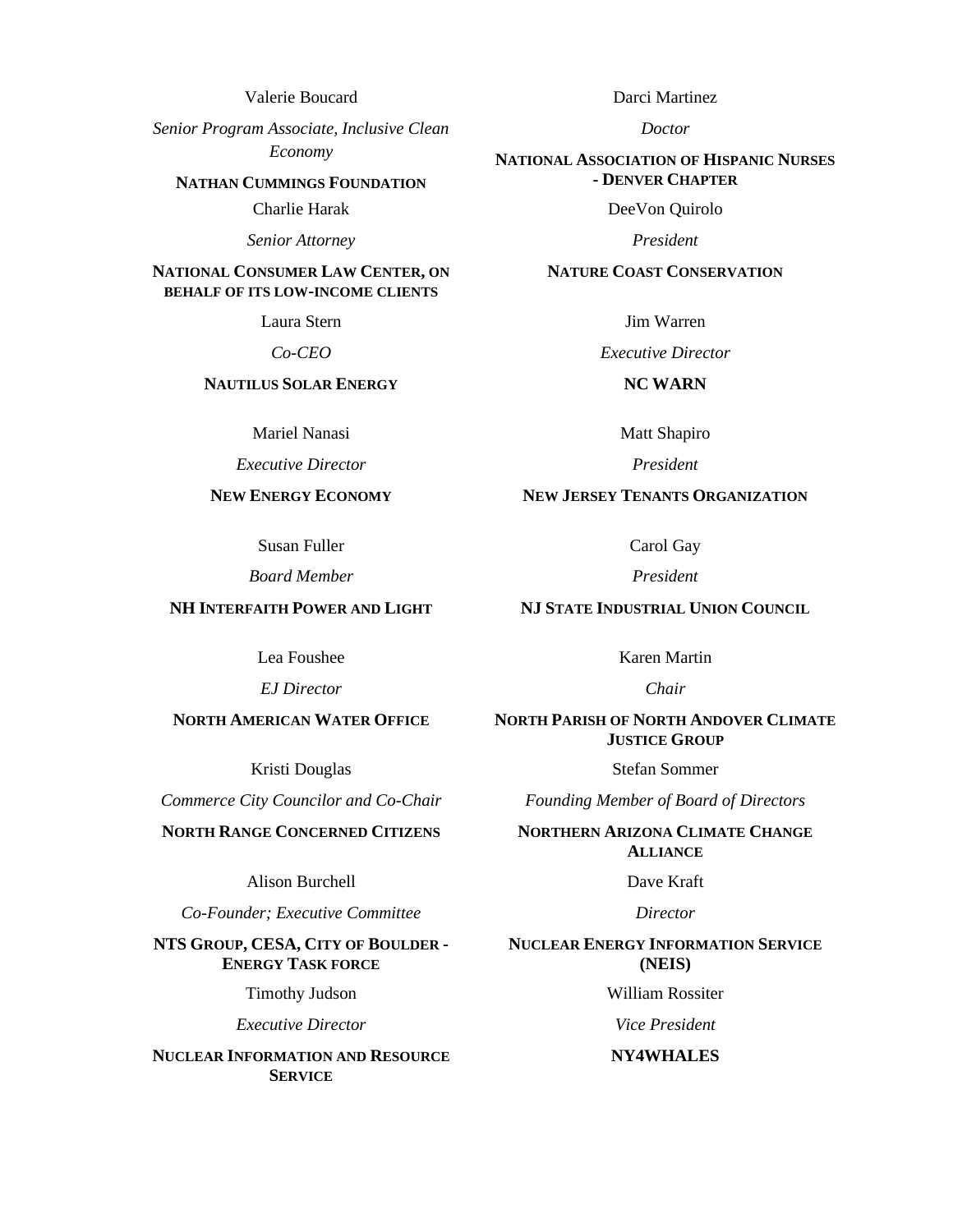Sally Gellert

*Co-Owner*

### **OCCUPY BERGEN COUNTY**

Terrence Moran

*Director*

**OFFICE OF PEACE, JUSTICE, AND ECOLOGICAL INTEGRITY, SISTERS OF CHARITY OF SAINT ELIZABETH**

Michael Genz

*Member*

## **OUR WATER, OUR AIR, OUR RIGHTS**

Craig Hart

*Executive Director*

## **PACE ENERGY & CLIMATE CENTER**

Alicia Scott

*Just Energy Program Manager*

### **PARTNERSHIP FOR SOUTHERN EQUITY**

Ceyda Durmaz Dogan

*Administrative Services Manager*

## **PEOPLE'S SOLAR ENERGY FUND**

Stephanie Weiner *Board Member*

## **PLASTIC FREE DELAWARE**

Bishop Dwayne Royster *Executive Director*

## **POWER INTERFAITH**

Dany Sigwalt *Executive Director*

**POWER SHIFT NETWORK**

Kathryn Richter

*Co-Owner*

#### **OCEANSIDE RENEWABLES**

Rachael Belz

*CEO*

#### **OHIO CITIZEN ACTION**

Jeremy Karpf *Senior Manager - Strategy + Policy*

**OYA SOLAR**

Glen Anderson

*Founder and Organizer*

## **PARALLAX PERSPECTIVES**

Stiv Wilson

*Co-Director*

## **PEAK PLASTIC FOUNDATION**

Georgina Arreola *Vice President of Operations & Policy*

**PERCH ENERGY COMMUNITY SOLAR LLC**

Beth Galante *Senior Vice President of Business Development*

**POSIGEN**

Priya Judge *Coalition Coordinator*

# **POWER PAST FRACKED GAS**

Lynda Majors

*Chair*

#### **PRESERVE MONTGOMERY COUNTY VA**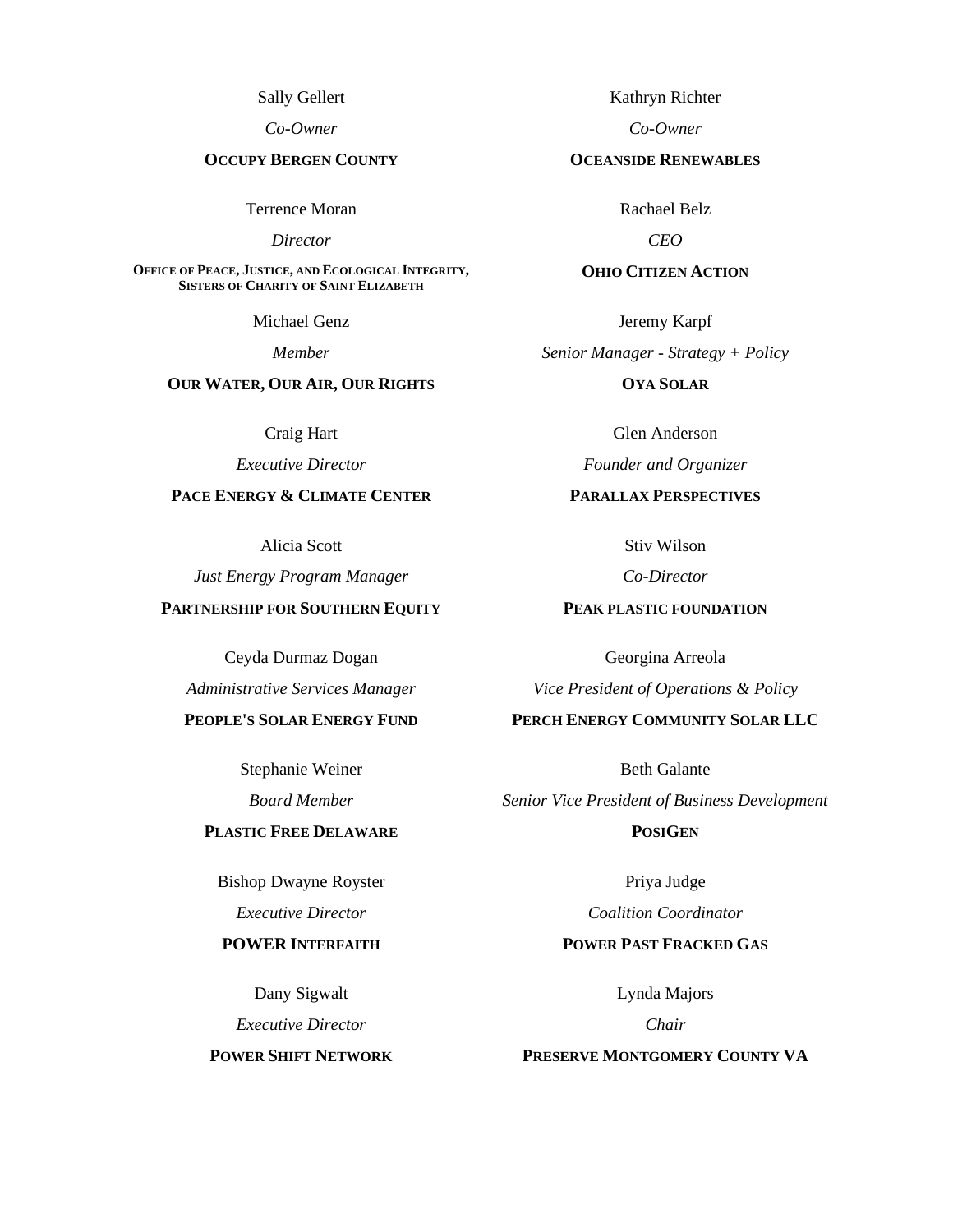Jenise Porter

*Coordinator*

#### **PROGRESSIVE DEMOCRATS OF AMERICA-TUCSON**

Ona Porter

*CEO*

#### **PROSPERITY WORKS**

Barbara Warren

*Executive Director*

## **PSR ARIZONA**

Stephanie Weiner

*Board Member*

## **PLASTIC FREE DELAWARE**

Debra Gardner

*Legal Director*

### **PUBLIC JUSTICE CENTER**

Karl Rábago

*Principal*

## **RÁBAGO ENERGY LLC**

Laura Hartman

*Co-Chair*

### **RAISE (ROANOKE AREA INTERFAITH STEWARDS OF THE EARTH)**

Peter Woiwode

*Organizer*

### **RECLAIM OUR POWER!**

Michael Welch

*Director*

#### **REDWOOD ALLIANCE**

Rebekah Sale

*Executive Director*

#### **PROPERTY RIGHTS AND PIPELINE CENTER**

Elizabeth O'Nan

*Director*

#### **PROTECT ALL CHILDREN'S ENVIRONMENT**

Rachel Curley

*Democracy Advocate*

### **PUBLIC CITIZEN**

Beth Galante *Senior Vice President of Business Development*

**POSIGEN**

Mike Hudak

*Director*

### **PUBLIC LANDS PROJECT**

Robert K. Musil, Ph.D., M.P.H. *President & CEO*

# **RACHEL CARSON COUNCIL**

Cheryl Barnds & Marie Venner *Co-Chair, Founder*

# **RAPIDSHIFT NETWORK**

Gopal Shanker

*President*

# **RÉCOLTE ENERGY**

Theron Makley *Steering Committee Member*

# **RESILIENT DENVER**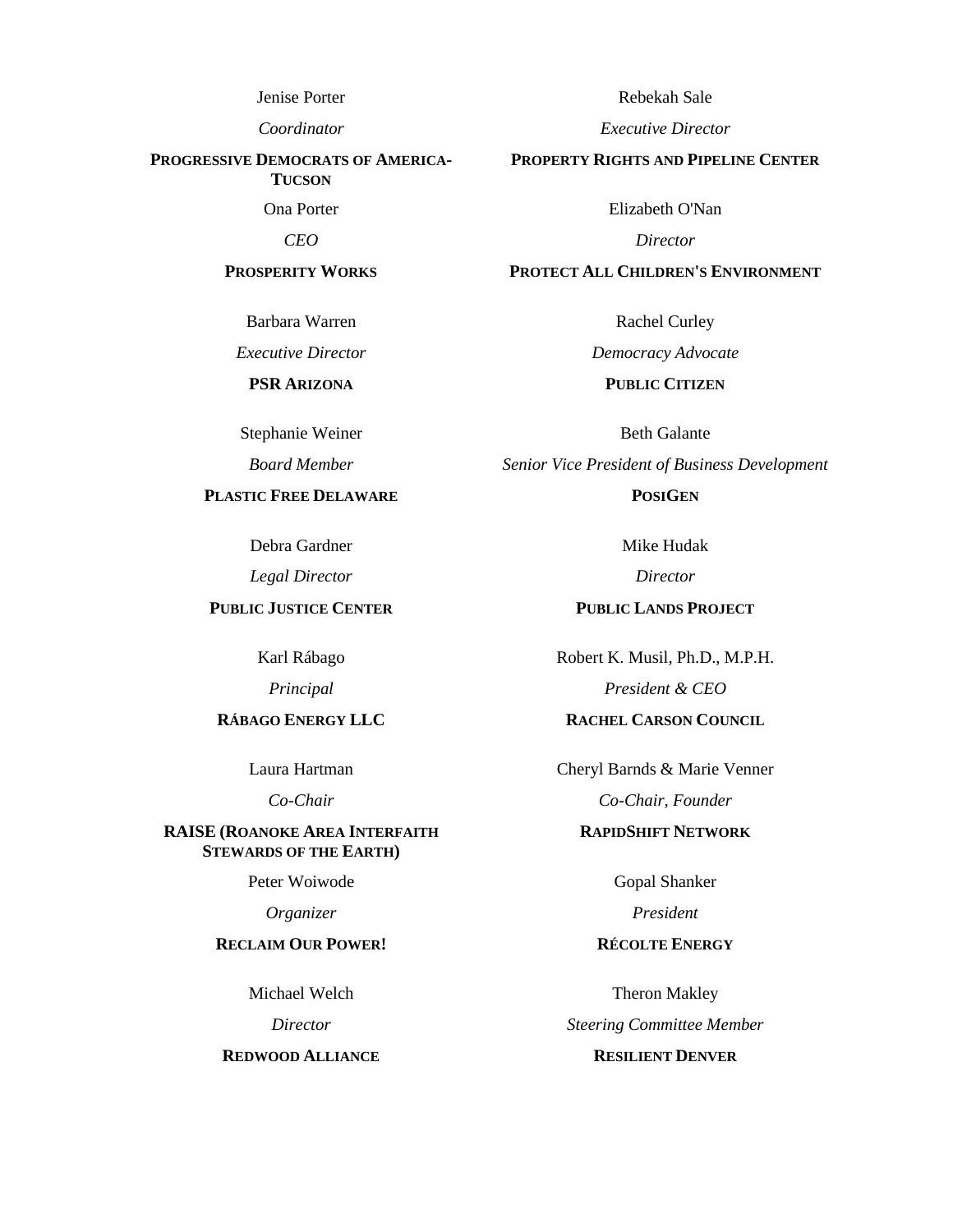Hal Nelson

*CEO*

#### **RES-INTEL**

Chance Cutrano

*Director of Programs*

#### **RESOURCE RENEWAL INSTITUTE**

Dorothy Slater

*Senior Researcher*

### **REVOLVING DOOR PROJECT**

Heidi Harmon

*Senior Public Affairs Director*

## **ROMERO INSTITUTE**

David Swanson

*Campaign Coordinator*

## **ROOTSACTION.ORG**

Robert Gould, MD

*President*

### **SAN FRANCISCO BAY PHYSICIANS FOR SOCIAL RESPONSIBILITY**

Rachel Altman

*Administrator*

### **SANTA BARBARA STANDING ROCK COALITION**

### Jeff Hart

*Co-Founder*

#### **SAVE EPA**

John Young

*Member*

**SAVE RGV**

James Michel

*Co-Founder*

#### **RESIST THE PIPELINE**

Michael Kellett *Executive Director*

### **RESTORE: THE NORTH WOODS**

Allie Rosenbluth

*Campaigns Director*

**ROGUE CLIMATE**

Shirin Senegal

*Executive Director*

**RONNIES HOUSE**

Drew Feldmann

*Conservation Chair*

## **SAN BERNARDINO VALLEY AUDUBON SOCIETY**

David Harris

*Chair, Renewable Energy Committee* **SANDIEGO350**

Pauline seales

*Organizer*

## **SANTA CRUZ CLIMATE ACTION NETWORK**

Deni Mathews

*Chairperson*

## **SAVE OUR ILLINOIS LAND**

Kerry Kriger *Founder & Executive Director*

# **SAVE THE FROGS!**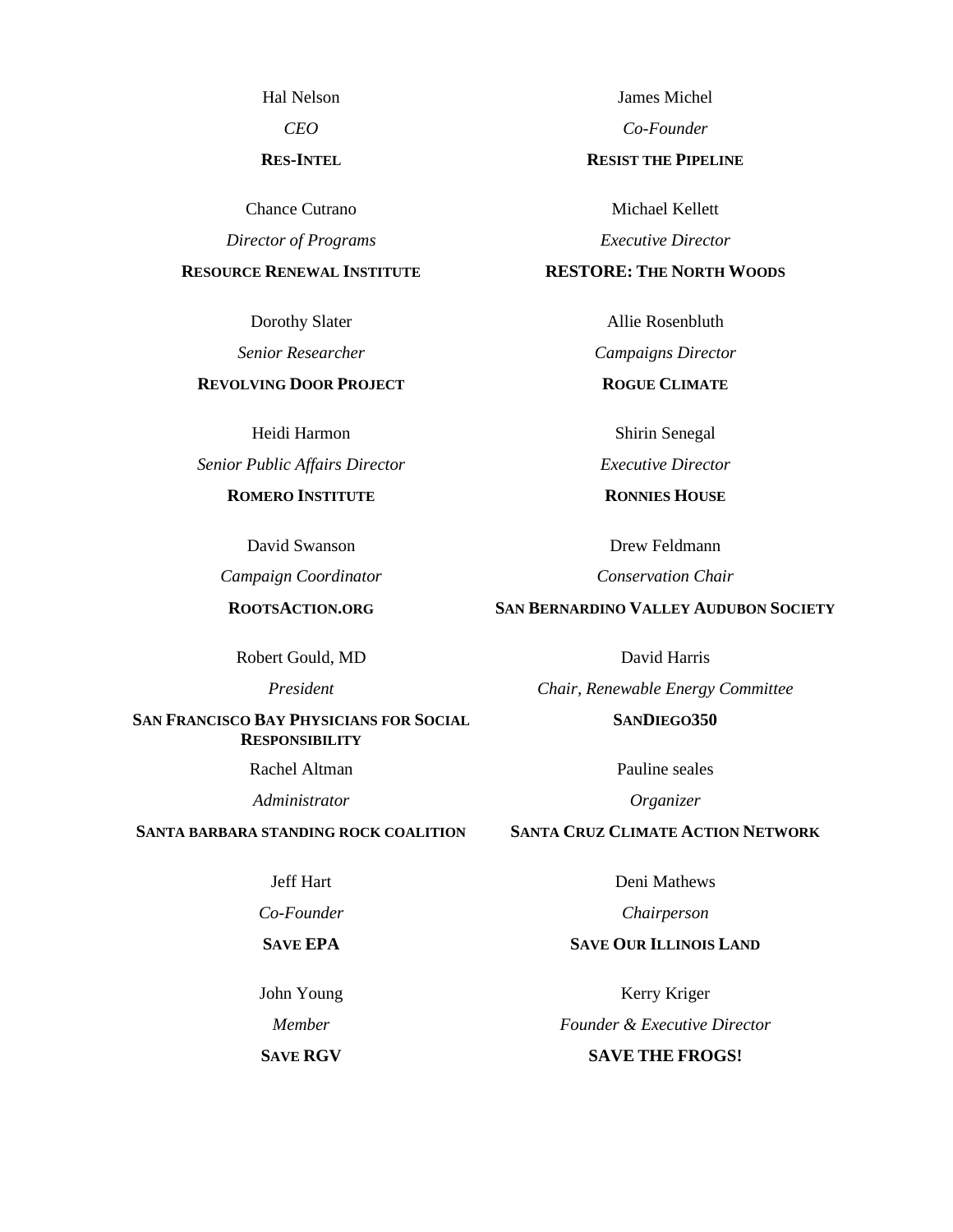Joseph Campbell

*President*

#### **SENECA LAKE GUARDIAN, A WATERKEEPER ALLIANCE AFFILIATE**

Sister Mary Norbert Long

*Provincial*

#### **SISTERS OF CHARITY OF SETON HILL**

Marie Venner

*Chair*

## **SMALL BUSINESS ALLIANCE**

Matthew Schwartz

*Executive Director*

# **SOUTH FLORIDA WILDLANDS ASSOCIATION**

Maggie Shober

*Research Director*

### **SOUTHERN ALLIANCE FOR CLEAN ENERGY**

Marquita Bradshaw

*Executive Director*

### **SOWING JUSTICE**

Elizabeth Milliken

*President & CEO*

#### **SPOTTSWOODE WINERY, INC.**

Janis Ware

*Executive Director*

### **SUMMECH CDC**

Michael Gilroy

*Chief Executive Officer*

**SUNGAGE FINANCIAL LLC**

Ara Marderosian

*Executive Director*

#### **SEQUOIA FORESTKEEPER®**

Nora Nash

*Director Corporate Social Responsibility*

#### **SISTERS OF ST. FRANCIS OF PHILADELPHIA**

Winslow Lewis

*Program Coordinator*

## **SOLSTICE INITIATIVE**

Stanley Petrowski

*President/Director*

## **SOUTH UMPQUA RURAL COMMUNITY PARTNERSHIP**

Rachel Mayes

*Executive Director*

**SOUTHERN ECHO INC.**

Andrea Axel

*Executive Director*

### **SPARK NORTHWEST**

Anne Ness

*Member*

**ST. CATHERINE UNIVERSITY, MILES VENTS, INC**

Jean Tepperman

*Co-Coordinator*

#### **SUNFLOWER ALLIANCE**

Isabella Killius

*Hub Coordinator*

## **SUNRISE MOVEMENT KNOXVILLE**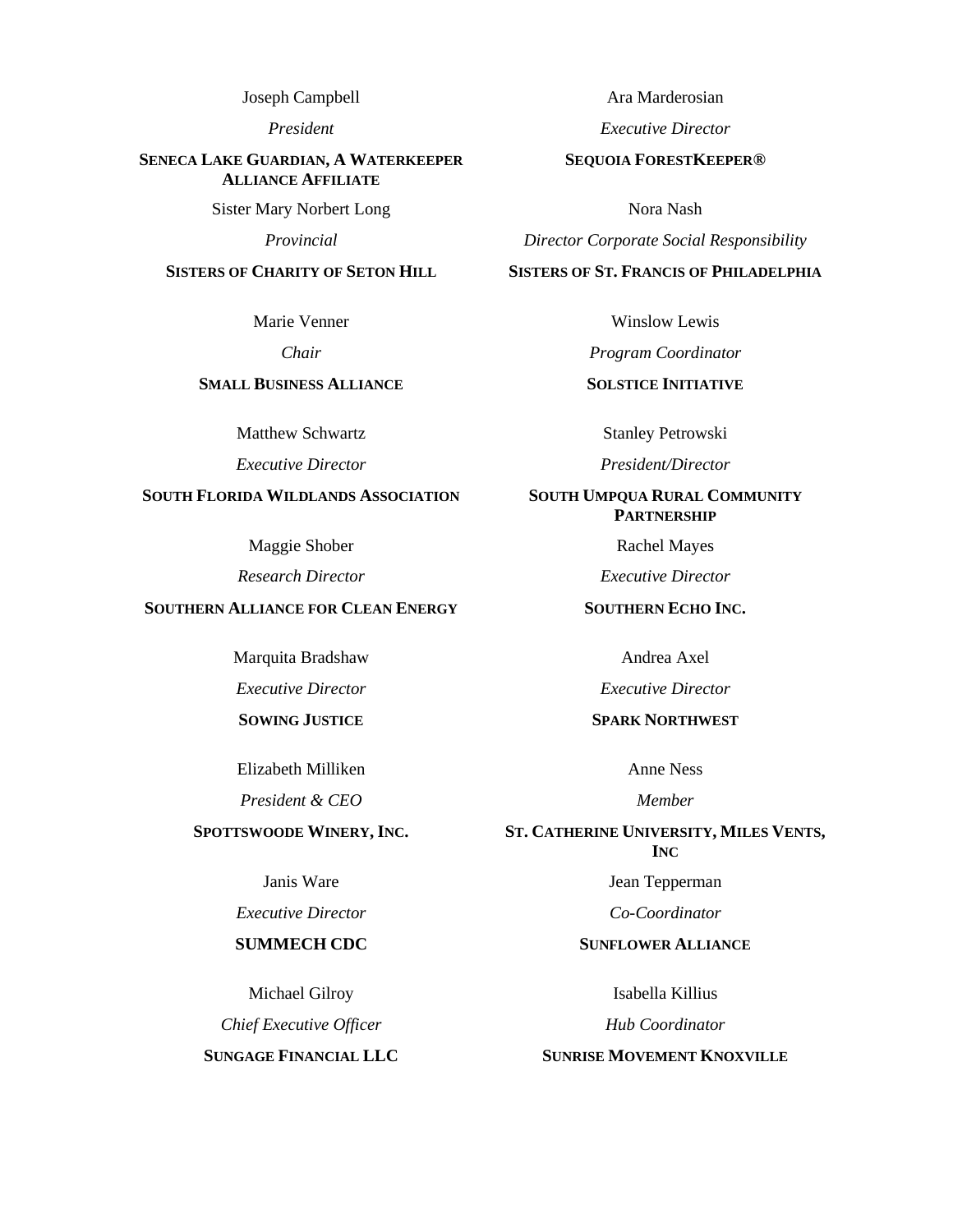Nebraska Grayson

*Hub Co-Coordinator*

## **SUNRISE MOVEMENT PITTSBURGH**

John Neville

*President*

#### **SUSTAINABLE ARIZONA**

Andy Mager

*Coordinator*

## **SYRACUSE CULTURAL WORKERS**

Timothy Duda

*Director*

## **TERRA ADVOCATI**

Yoca Arditi-Rocha

*Executive Director*

# **THE CLEO INSTITUTE**

Harmony Cummings *Co-Founder*

### **THE GREEN HOUSE CONNECTION CENTER**

Kyle Crider

*Program and Policy Director*

# **THE PEOPLE'S JUSTICE COUNCIL**

Melinda Hughes

*Member*

## **THURSTON CLIMATE ACTION TEAM (TCAT)**

Theo Talcott

*Member*

#### **TRANSITION TOWN MANCHESTER**

Michael Stone

*Manager*

#### **SUNTILITY ELECTRIC LLC**

Maria-Celeste Delgado-Librero *Founder and Chair of the Board* **SUSTAINABLE ROANOKE**

Maura Stephens

*Coordinating Committee Member*

# **SYSTEM CHANGE NOT CLIMATE CHANGE**

Robin Schneider *Executive Director*

# **TEXAS CAMPAIGN FOR THE ENVIRONMENT**

Ellie Cohen

*Chief Executive Officer*

## **THE CLIMATE CENTER**

Caroline Armijo *Director*

### **THE LILIES PROJECT**

Veronica Monet *Owner & Founder*

## **THE SHAME FREE ZONE**

James Kimball

*Director*

## **TIME LABORATORY**

Vincent Pawlowski *Co-Founder*

# **TUCSON CLIMATE ACTION NETWORK**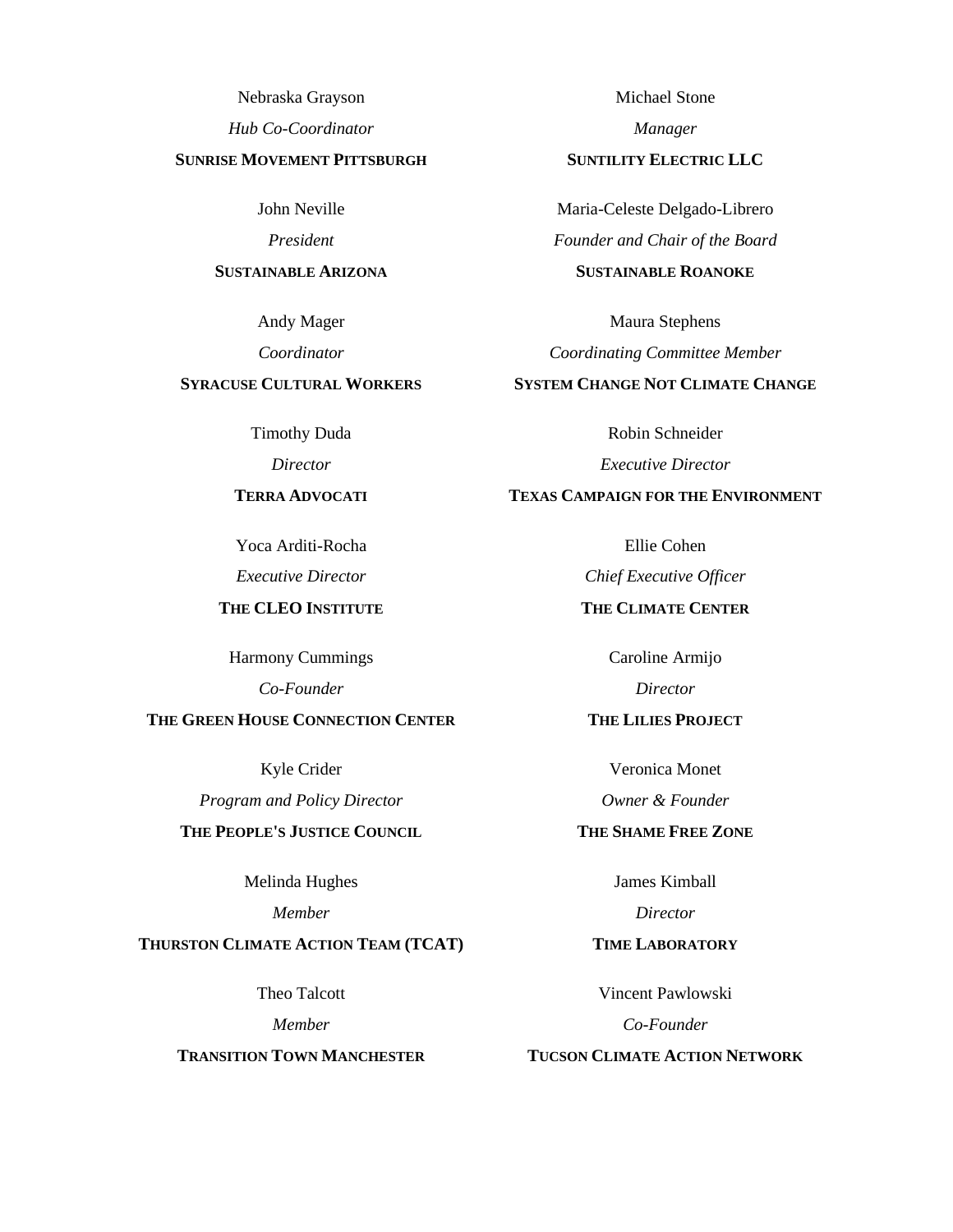Joanie Steinhaus

*Gulf Program Director*

#### **TURTLE ISLAND RESTORATION NETWORK**

Terry Lowman

*Co-Chair*

#### **UNITARIAN UNIVERSALISTS FOR A JUST ECONOMIC COMMUNITY**

Elizabeth Kelley

*Board Member*

## **UNITED FOR ACTION**

Queen Shabazz

*Founder & Director*

## **UNITED PARENTS AGAINST LEAD (UPAL)**

Sarah Gallagher

*President*

## **UPPER GREEN SIDE**

Jonny Vasic

*Executive Director*

### **UTAH PHYSICIANS FOR A HEALTHY ENVIRONMENT**

Alan Buss

*President*

## **VERNON COUNTY ENERGY DISTRICT**

Queen Shabazz

#### *CEO*

#### **VIRGINIA ENVIRONMENTAL JUSTICE COLLABORATIVE (VEJC)**

Jean Ross

*Board President*

**VOTE CLIMATE**

Matt Casale *Director, Environment Campaigns* **U.S. PIRG**

Fran Aguirre & Deb James *President*

## **UNITE NORTH METRO DENVER**

Quanah Brightman

*Executive Director*

## **UNITED NATIVE AMERICANS**

Frederick Kowal

*President*

## **UNITED UNIVERSITY PROFESSIONS**

Elizabeth Yeampierre

*Executive Director*

## **UPROSE**

Debra Stoleroff

*Steering Committee Chair*

### **VERMONT YANKEE DECOMMISSIONING ALLIANCE**

Irene Leech

*President*

**VIRGINIA CITIZENS CONSUMER COUNCIL**

Mrudula Rapaka

*Director of Policy*

## **VIRGINIA YOUTH CLIMATE COALITION**

Mark Vossler

*President*

**WA PHYSICIANS FOR SOCIAL RESPONSIBILITY**